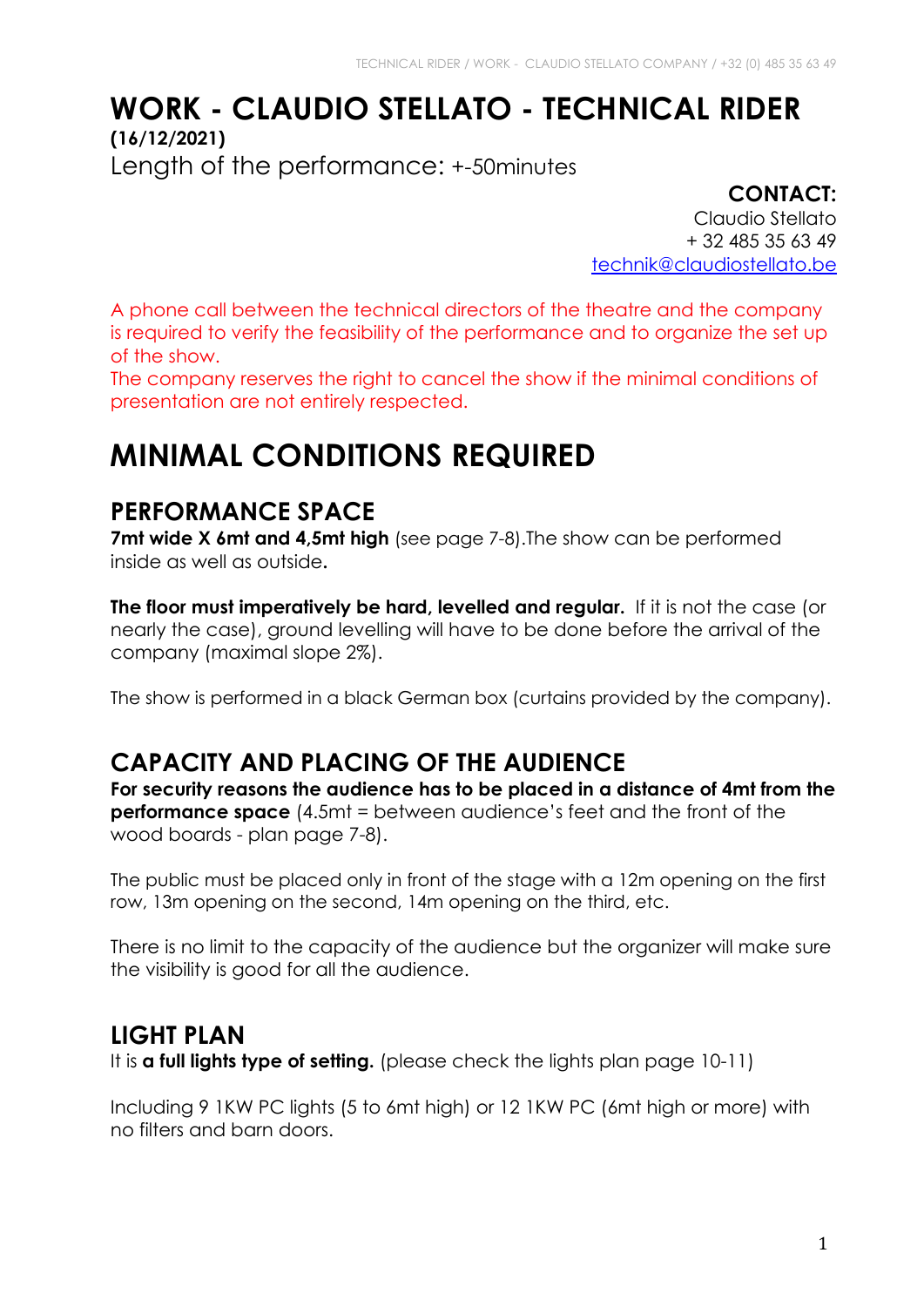### **SOUND**

The show does not require any sound system or amplification.

# **MATERIALS PROVIDED BY THE COMPANY:**

DECOR: 4.88 m wide x 3.72 m deep x 2.50 m high.

FLOOR: dance floor (6m X 7m) + linoleum (3,80mX2m) + 4 sheets of multiplex/CP (18mmX122cmX250cm) Our dance floors are used to protect the floor or the dance floors of the theatre.

ACCESSORIES: hammers, beam, hammers and nails, hand and power tools, masks, gouache, clay, concrete mixer and masonry tools.

BACKGROUND/CURTAINS: 11 pieces of black curtains 2.8m x 8m high to protect the curtains or walls of the theatre from clay and gouache splashes.

CLEANING: 1 wet vacuum cleaner for cleaning the floor after the show + 1 karcher for the outside cleaning

# **MATERIAL TO BE PROVIDED BY THE ORGANIZER**

#### BRICOLAGE

- 2 platforms (1mX2m) upon arrival for pre-assembly (see page 13)

- 1 electrical supply 220V-16A at the feet of the practice areas.

#### **SCENES**

- 1 screwdriver with Torx bits T15-T20-T25.
- 2 electrical inputs 220V-16A on stage: 2 direct on separate circuits (page 8)
- The floor of the stage must be dark and washable (e.g. dance floor).
- 1 roll of black canvas gaffa + 1 roll of dance floor gaffa.

#### LODGES

- access to a shower with hot water in the dressing rooms.
- 4 towels and soap.
- 1 kettle in the dressing rooms.
- Access to a toilet near the stage.

- water, fresh fruit and dried fruit (replenished each day of the performance)

#### OUTSIDE CLEANING

- An outdoor space to clean the equipment with water when dismantling (see page

13) + electrical supply for the Karcher.

- Access to an external water supply to the cleaning area, with sufficient flow to connect a garden hose and a floor cleaner.

- Light to illuminate the cleaning area.

- On a floor other than concrete, provide tarpaulins or pallets on the area of the karcher

#### INSIDE CLEANING

- Cleaning tools: ideally a resurfacer to clean the floor after the performance, otherwise a wet vacuum cleaner (see page 12) and/or at least 1 broom + brush + 1 dustbin + 2 squeegees + 2 mops.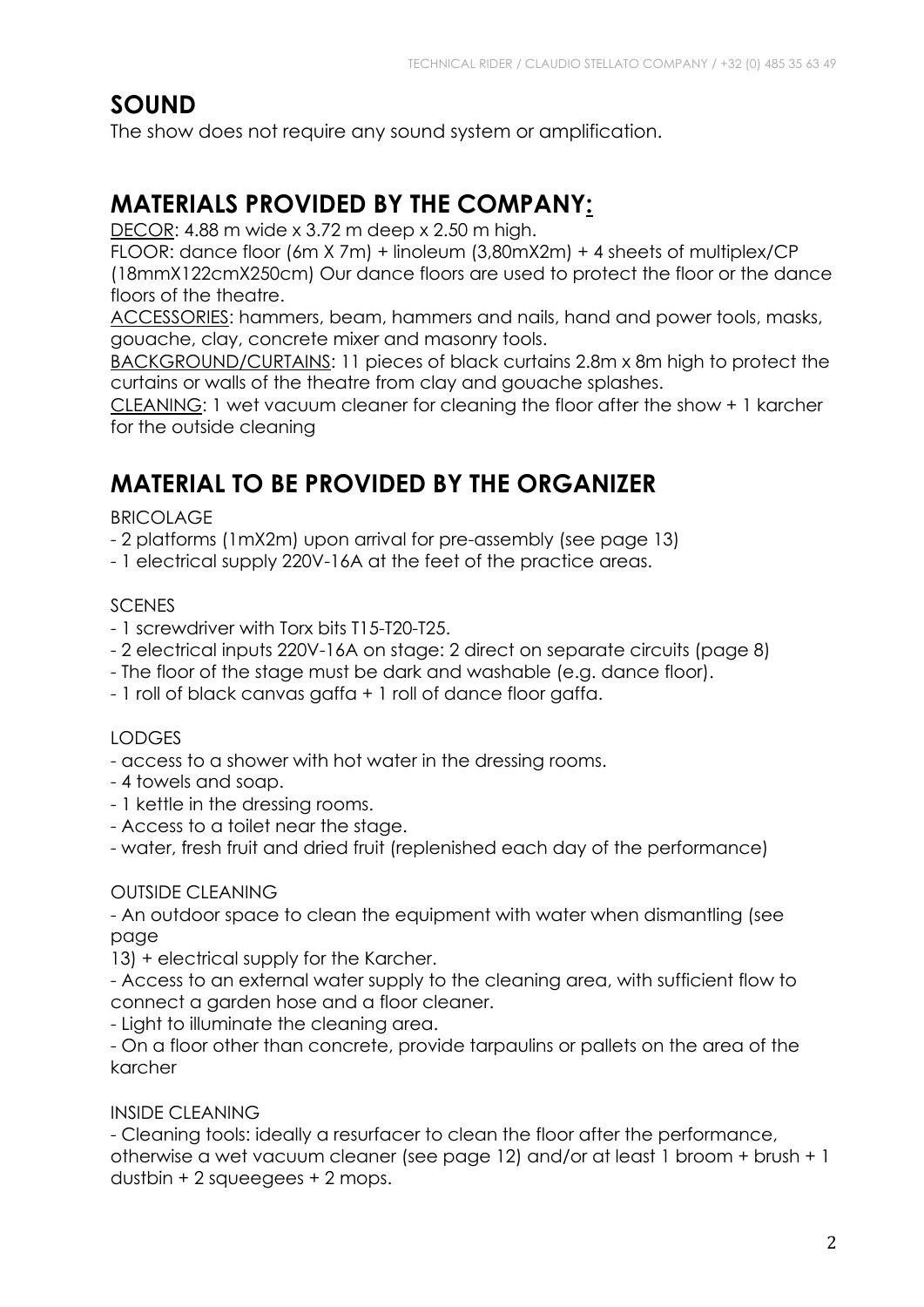PARKING

- A parking space for an IVECO Daily van (registration number 1-AUU-096):Length 7m X height 2m60 + a 4m50 long trailer (see photo page 14).

## **WASTE AND GARBAGE TO TAKE CARE AFTER EVERY PERFORMANCE**

- 4 boards plywood 8mm (broken).
- 2 beams 1mt60 each (broken)).
- 1 plastic bag 100 litres / mix waste.
- 140 kilos of clay (from 1 to 2 performances is the same quantity).

### **2 PERFORMANCES THE SAME DAY**

We will need a minimum of 7 hours between the end of the first performance and the beginning of the next one.

To provide by the organizer:

- **3 technicians** to help in cleaning and set up.

In the case of an event with **different companies sharing the same stage**, please call our technical director to find a possible solution.

## **SET IN / BREAK DOWN**

**+/-8 hours of set-up on D-1** between unloading and the beginning of the performance. ATTENTION ! except for the levelling of the floor (if necessary), the preassembly of the lights and the setting up of the dance floors of the theatre !

- $\Rightarrow$  During the first hours of assembly, the company uses tools, which generates dust and noise (hammer blows, router, ...) and requires an adapted space if possible outside the stage (outside or workshop) with the 2 rehearsal stands (page 13).
- $\Rightarrow$  Preparation of the shower (see page 12) and the cleaning area (see page 13). It takes 20 minutes just before the start of the show to make the puffed rice costume. (see page 12). ATTENTION ! Once the costume is made, it starts to come apart ! So no pre-show talk is possible once the audience is in the room.

**+/-3h of dismantling** after the end of the show for the company **+ 1h more to be foreseen for the technical on site, that is to say 4h** in all (see example of planning page 4)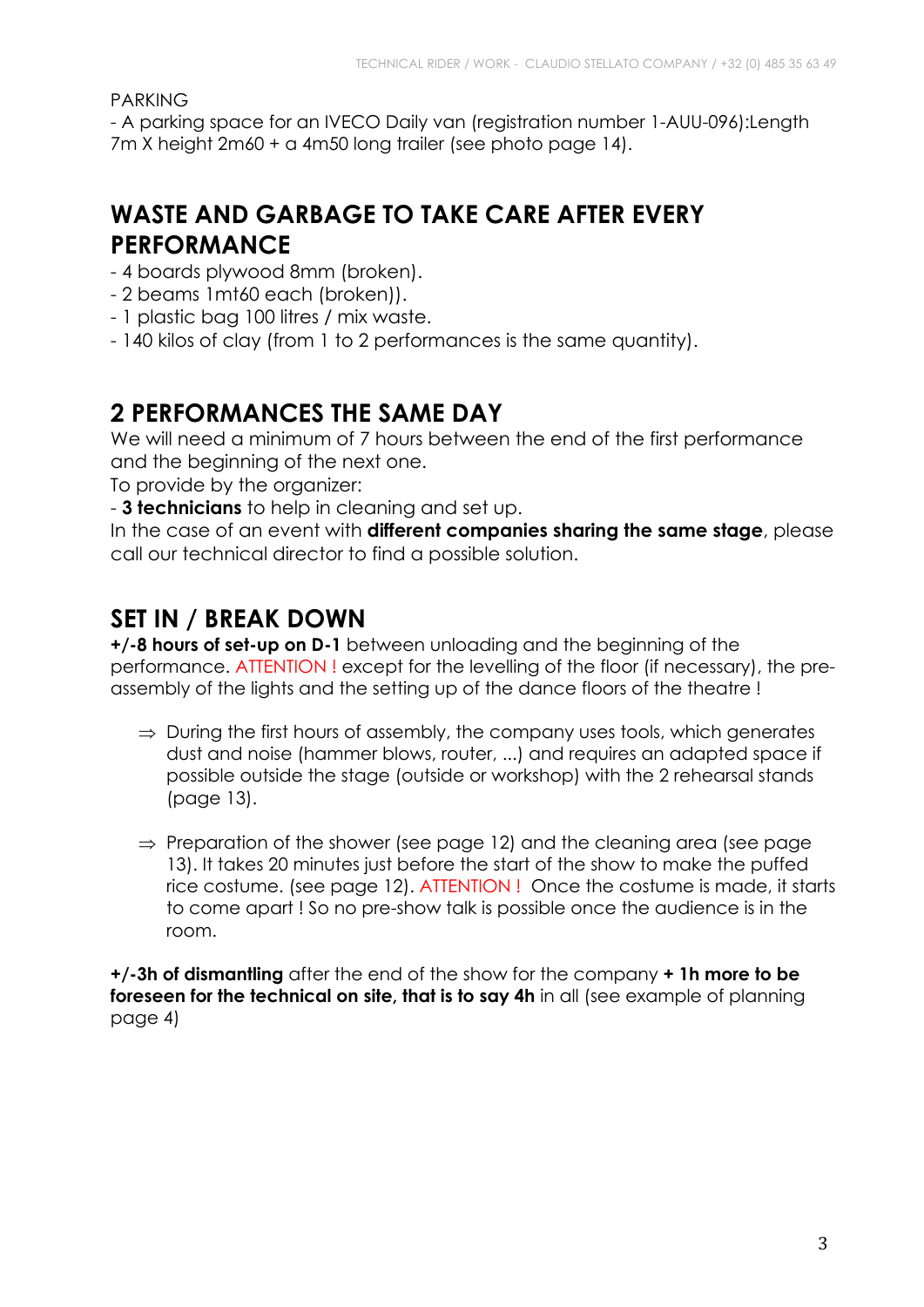# **PERSONNEL TO BE PROVIDED BY THE ORGANIZER :**

#### **ON ASSEMBLY:**

On D-1: **4 technicians** for unloading, setting up the stage, setting up the lights, installing the curtains + cleaning the stage before the performance

On D+1: **2 technicians** (+/-2h): cleaning of the stage + curtain to be turned or rehung + cleaning of the stage 1h30 before the performance.

#### **DURING THE SHOW :**

At least **1 technician** to provide lighting control (in theatres only).

#### **AFTER EACH PERFORMANCE:**

**ATTENTION: Everyone must have working clothes and shoes that can be soiled (gouache, clay) and adapted to the season (warm and waterproof in winter). The person with the karcher must provide boots and waterproof clothing. 7 people** including :

- **5 technicians** for the cleaning and dismantling of the stage/scenography (+/-4h)Divided as follows: **1 to the karcher** (page 13) and **4 cleaning the stage** and for the reloading of the van (+/- 3h), right after the last performance.

- **1 person/dresser** for the **cleaning of the costumes and shoes** (state of the costumes: page 14). The clothes must be washed 5 times in water basins provided by the company at the outdoor venue (in the cleaning area) before being put in the washing machine (short programme < 30') and dried in the dryer. They must be returned clean and dry at the end of the 3 hours of break down.

- **1 person** to **clean the curtains**. Total of 12 pieces (variable depending on space) of 2.5x8m, weight 3kg per piece = 1 curtain can fit in a 6kg machine. The best is to find a laundromat with several machines. (= clean within 3 hours of break down). In case of several performances, the curtains are washed every 2 performances.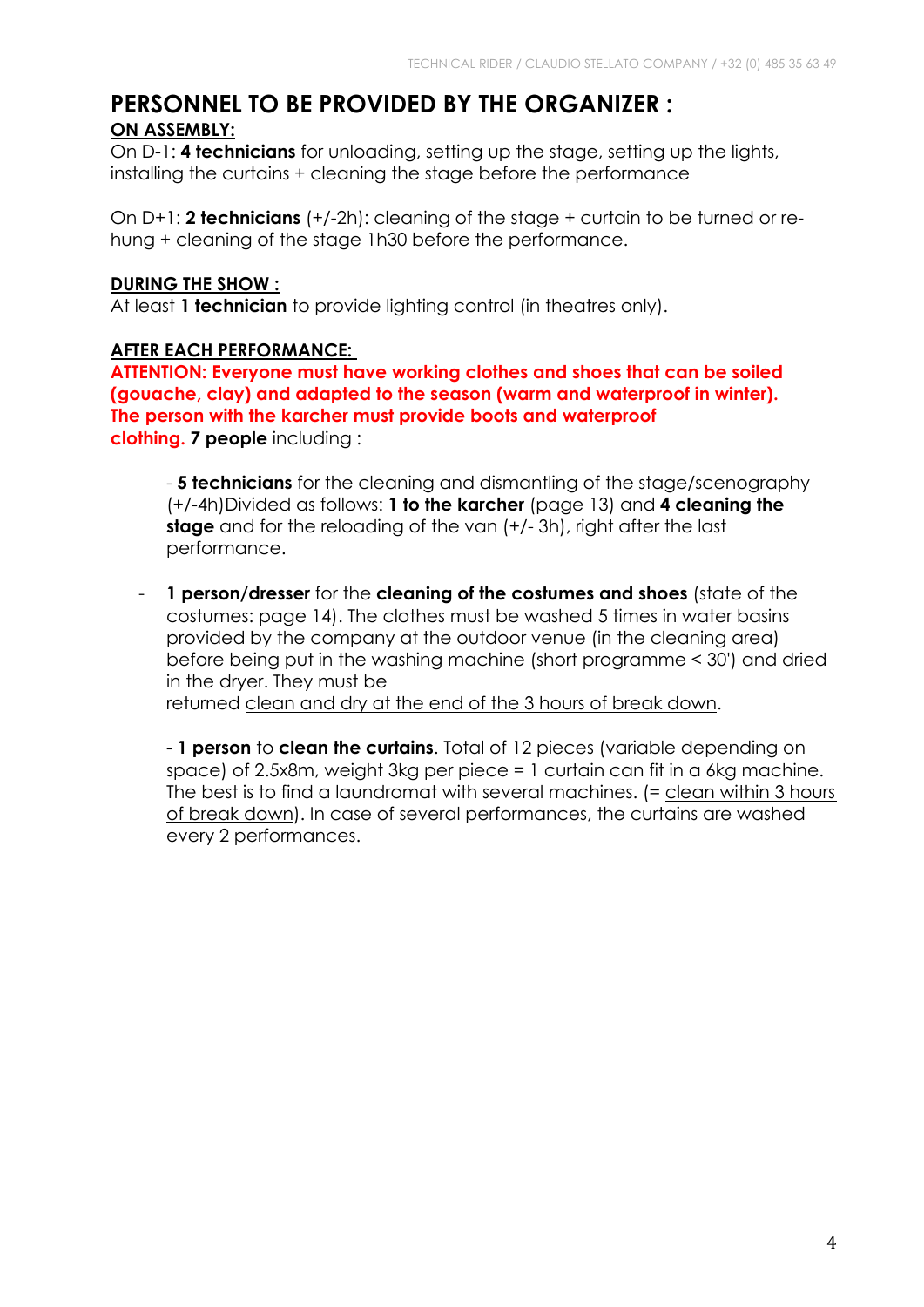#### PLANNING SET UP FOR ONE SHOW AT 8:30PM (lights and dance floor already installed)

| floor already tristalled) |                                       |                            |  |  |
|---------------------------|---------------------------------------|----------------------------|--|--|
| <b>TIME</b>               | TO DO                                 | PERSON NUMBER              |  |  |
| 10 am/12:30               | Unloading of the                      | 4 technicians from the     |  |  |
| am                        | Installation floor protection         | organization               |  |  |
|                           | Installation curtains of the company  |                            |  |  |
|                           | Set up of the shower                  | + 6 persons team of        |  |  |
|                           | Set up of the scenography             | <b>WORK</b>                |  |  |
| 12:30 am/1:30             | <b>BREAK</b>                          | <b>Team from the venue</b> |  |  |
| pm                        |                                       |                            |  |  |
| 1:30 pm/2:30              | <b>BREAK</b>                          | Equipe WORK                |  |  |
| pm                        |                                       |                            |  |  |
| $1:30$ pm                 | Focus of the light                    | Team from the venue        |  |  |
| 2:30                      | End of the set up                     | 2 technicians from the     |  |  |
| pm/7:15pm                 |                                       | venue                      |  |  |
|                           | + setting + rehearsals                | + Team WORK                |  |  |
| $7:30$ pm                 | Clean of the stage                    | <b>Team from the venue</b> |  |  |
| $8:15 \text{ pm}$         | Preparation of white character behind | <b>Team WORK</b>           |  |  |
|                           | the curtain at the back of the stage  |                            |  |  |
| $8:25$ pm                 | Entrance of public                    | <b>Team WORK</b>           |  |  |
|                           |                                       |                            |  |  |
|                           | Light                                 | + 1 technician from        |  |  |

## **PLANNING BREAK DOWN FOR CONSECUTIVE DATE A SHOW AT 8:30PM**

| <b>TIME</b>                    | TO DO                                                                                                | PERSON NUMBER                                                                                                                   |
|--------------------------------|------------------------------------------------------------------------------------------------------|---------------------------------------------------------------------------------------------------------------------------------|
| $9:30 \text{ pm}$              | End of the show<br>Beginning of the break down<br>Removal of curtains<br>Cleaning inside and outside | 6 persons team WORK<br>+ 5 technicians from<br>the venue<br>+ 1 person for clothes<br>and shoes<br>+1 person for the<br>curtain |
| 00pm                           | Truck ready to go                                                                                    | WORK team                                                                                                                       |
| 00pm                           | Return of the costumes and<br>curtains                                                               | <b>Team from the venue</b>                                                                                                      |
| 1:00am or the<br>morning after | Last clean of the stage to put in<br>order the theater                                               | <b>Team from the venue</b>                                                                                                      |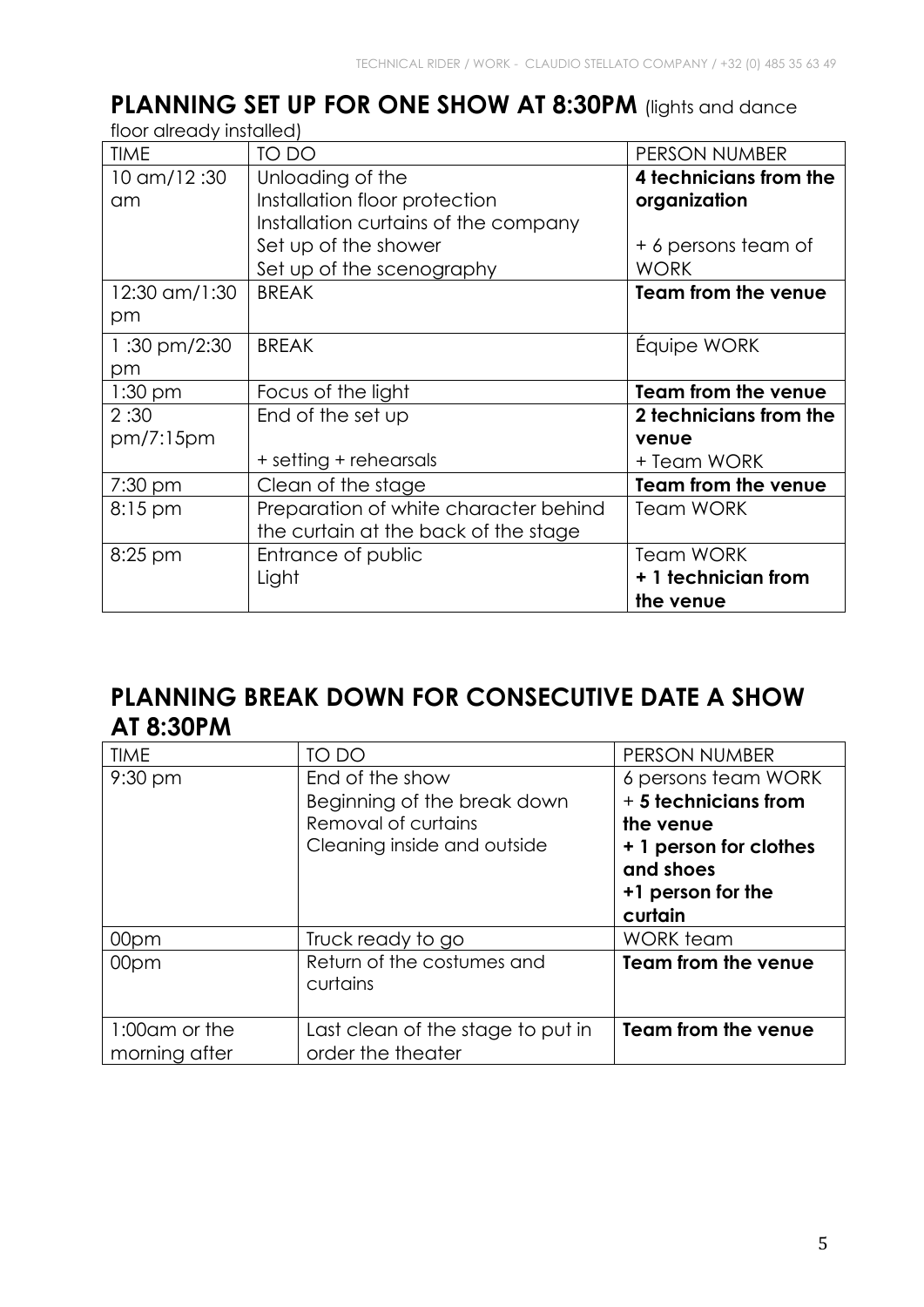# **CHANGEMENT OF PLANNING FOR 2 CONSECUTIVES SHOWS**

To reassemble the scenography on day 2, the ground must be clean

| Day $1 - 11$ pm | End of break down | <b>Team WORK</b>       |
|-----------------|-------------------|------------------------|
| Day 1 – 00pm    | Fin démontage et  | Team from the venue (5 |
|                 | nettoyage plateau | techniciens)           |

To reassemble the scenography on day 2, the ground must be clean

| Day $2 - 10:30$ am<br>11:30am | <b>Bricolage</b><br>Set-in on clean floor                         | <b>Team WORK</b>                |
|-------------------------------|-------------------------------------------------------------------|---------------------------------|
| Day 2 from 2pm                | Clean curtains<br>Clean costumes                                  |                                 |
|                               | Clean of the stage<br>Putting back the<br>curtains and the lights | 2 technicians from the<br>venue |

### **TWO PERFORMANCES IN THE SAME DAY**

We need a minimum of 8 hours between the end of the first session and the beginning of the next performance. It is then requested to provide: - **6 technicians** to help with cleaning, assembly and disassembly + **1 person/dresser** for costumes and shoes

In the case of an evening shared between several shows on the same stage, please contact the technical director to find a possible solution.

# **VIDEO**

Youtube link to watch the video of the show: https://youtu.be/jwR9Tq5HGhE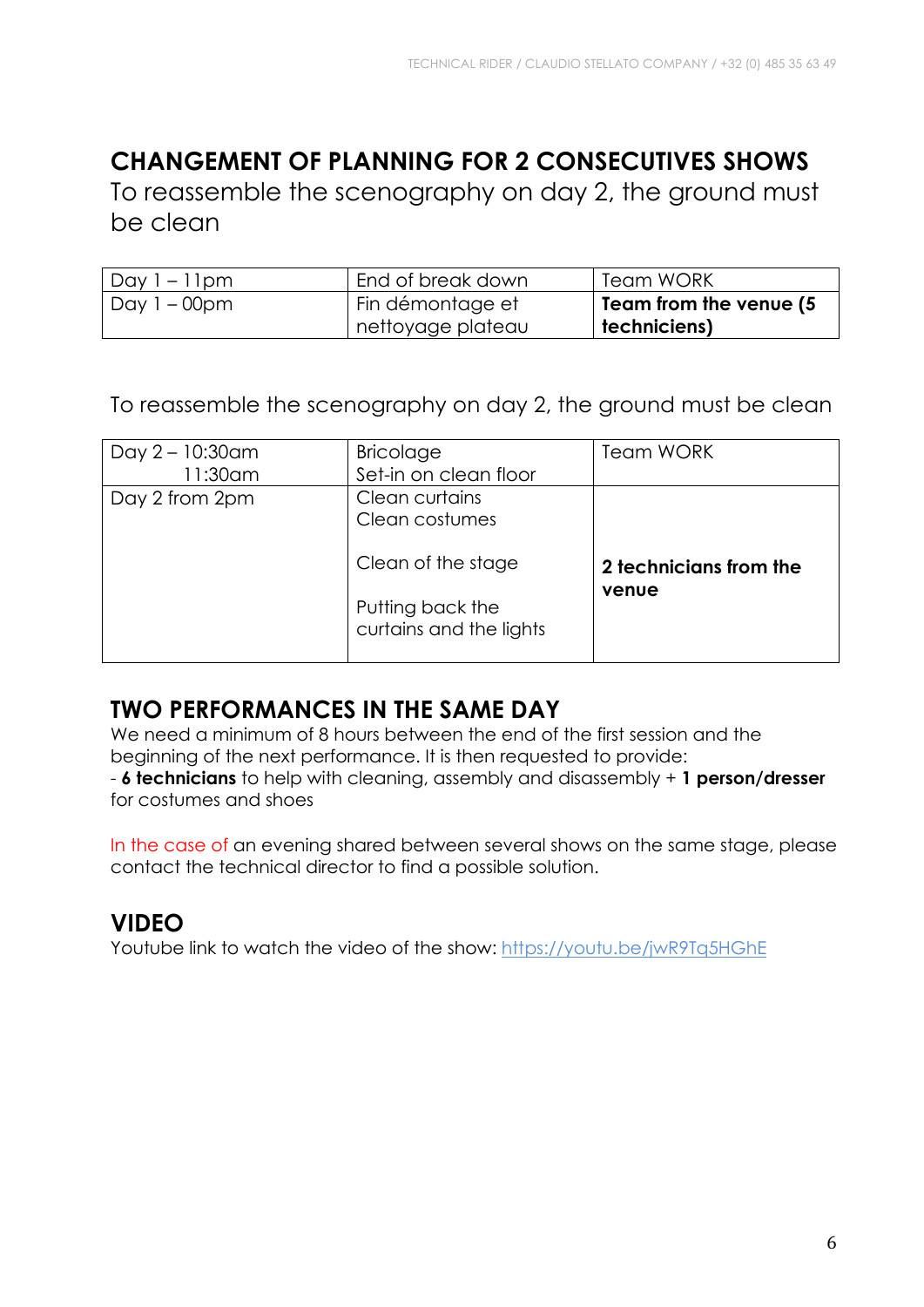# **ATTACHED**

| <b>SET / SCENERY</b>                                | $8 - 9$   |
|-----------------------------------------------------|-----------|
| <b>EVOLUTION / BEGINNING AND END OF THE SHOW</b>    | 10        |
| <b>LIGHT PLANS</b>                                  | $10 - 11$ |
| <b>CHARACTER WITH GLUCOSE AND RICE</b>              | 12        |
| <b>WET VACUUM CLEANER</b>                           | 12        |
| <b>PRATICABLE TYPE FOR SETUP</b>                    | 13        |
| <b>BREAKDOWN/KARCHER</b>                            | 13        |
| <b>VAN / TRAILER</b>                                | 14        |
| <b>COSTUMES AT THE END OF THE SHOW FOR CLEANING</b> | 14        |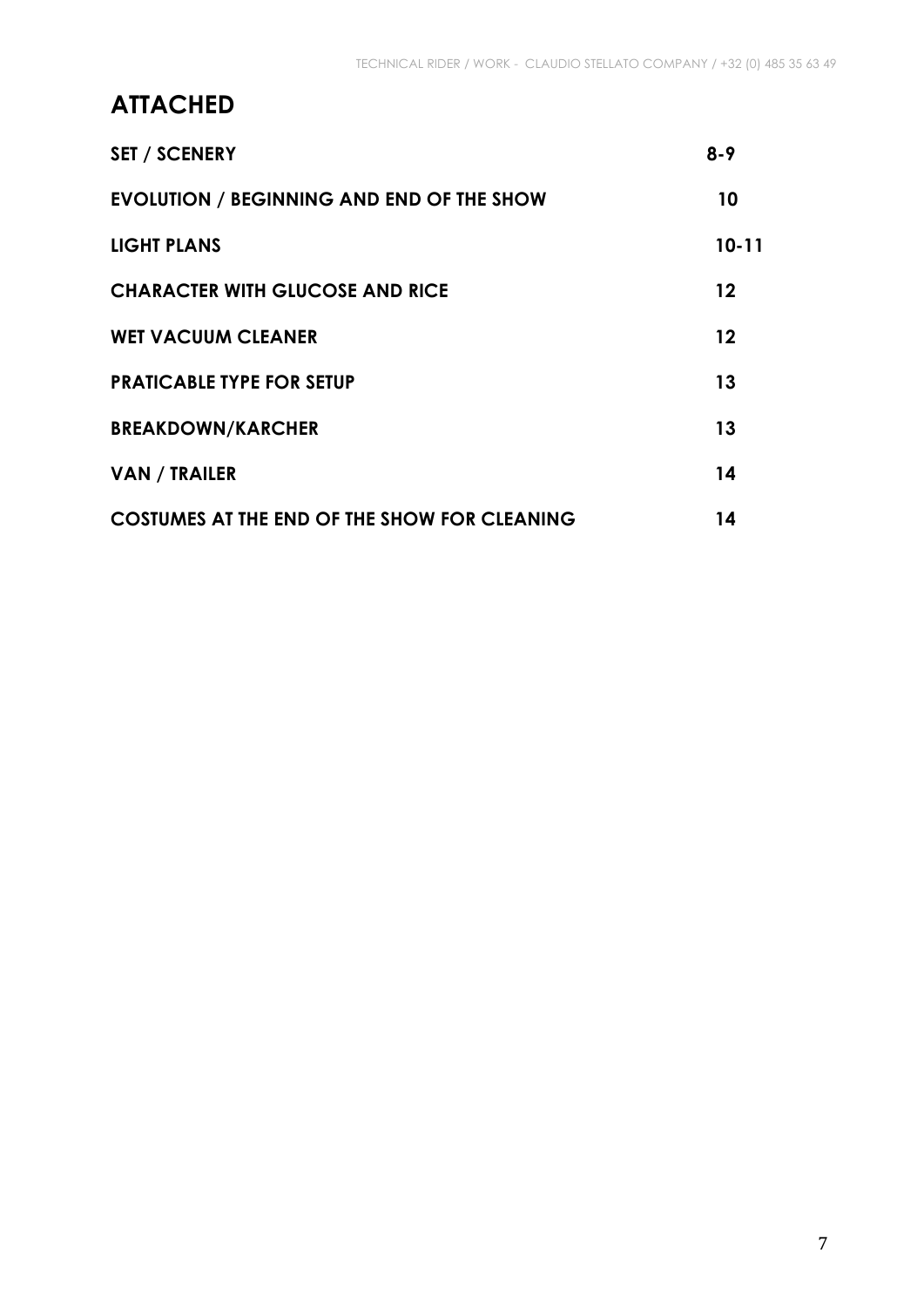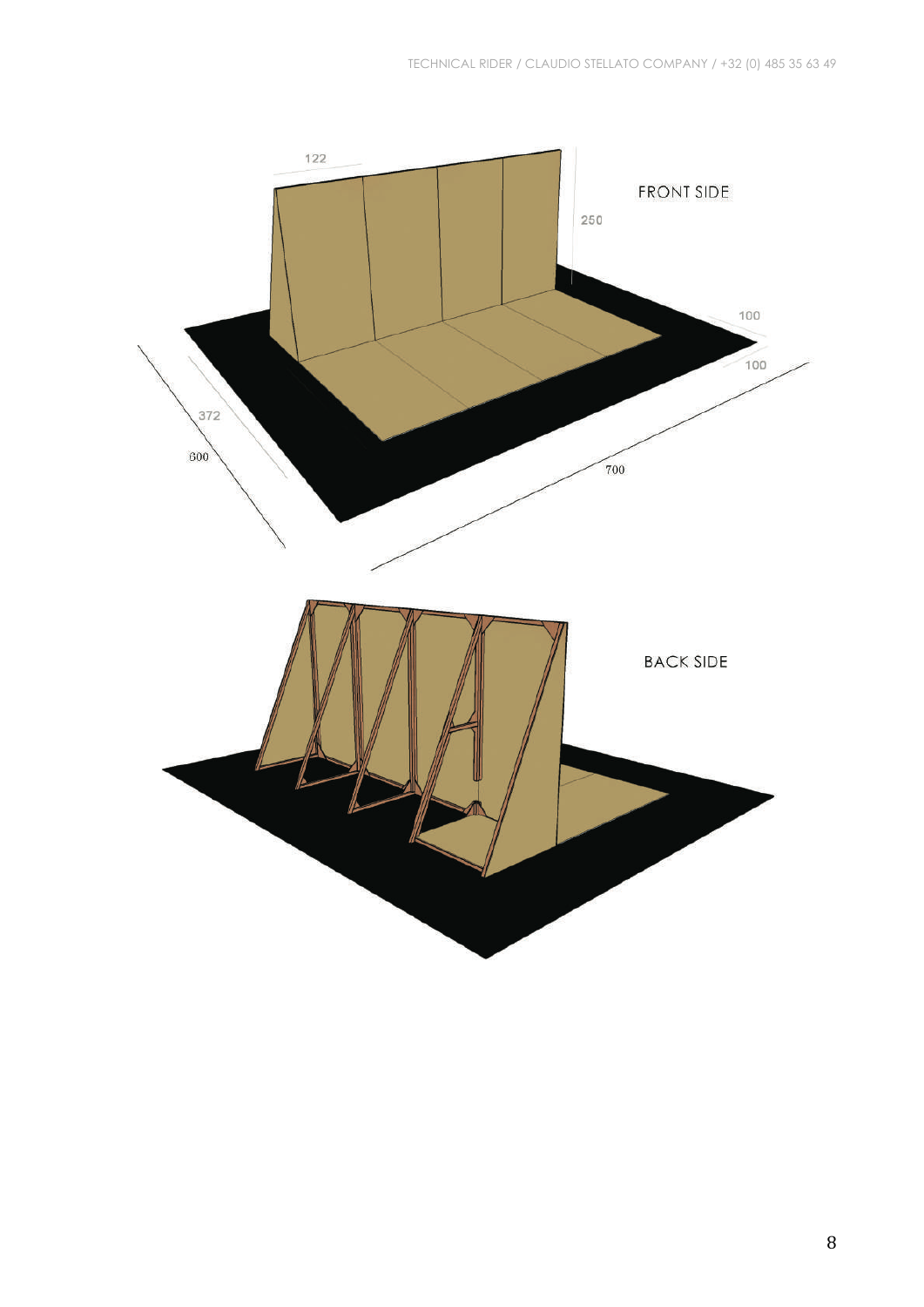

9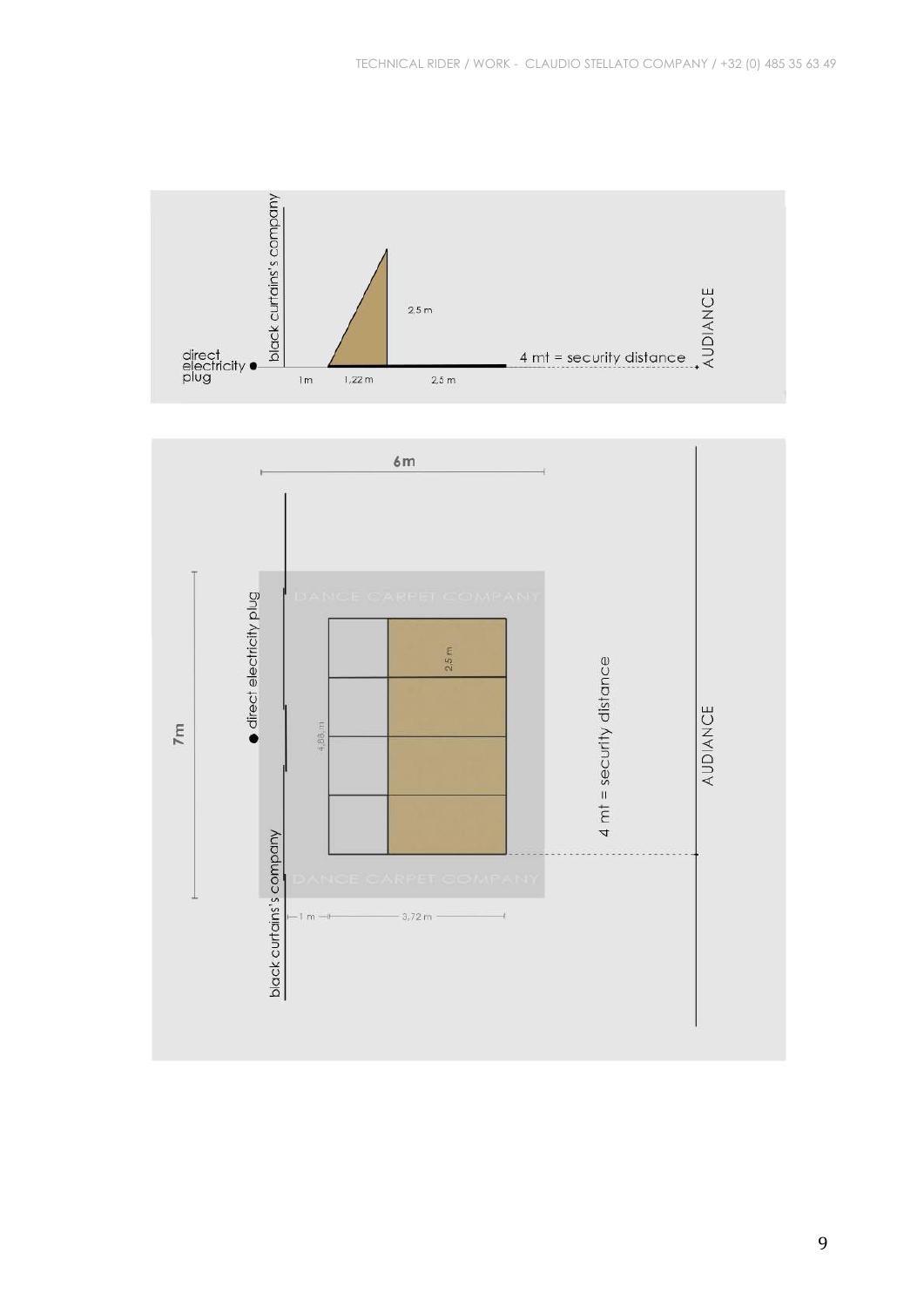### **EVOLUTION / BEGINNING AND END OF THE SHOW**

BEFORE THE SHOW**:**



#### AFTER THE SHOW



**(clay and painting on the stage) LIGHT PLANS**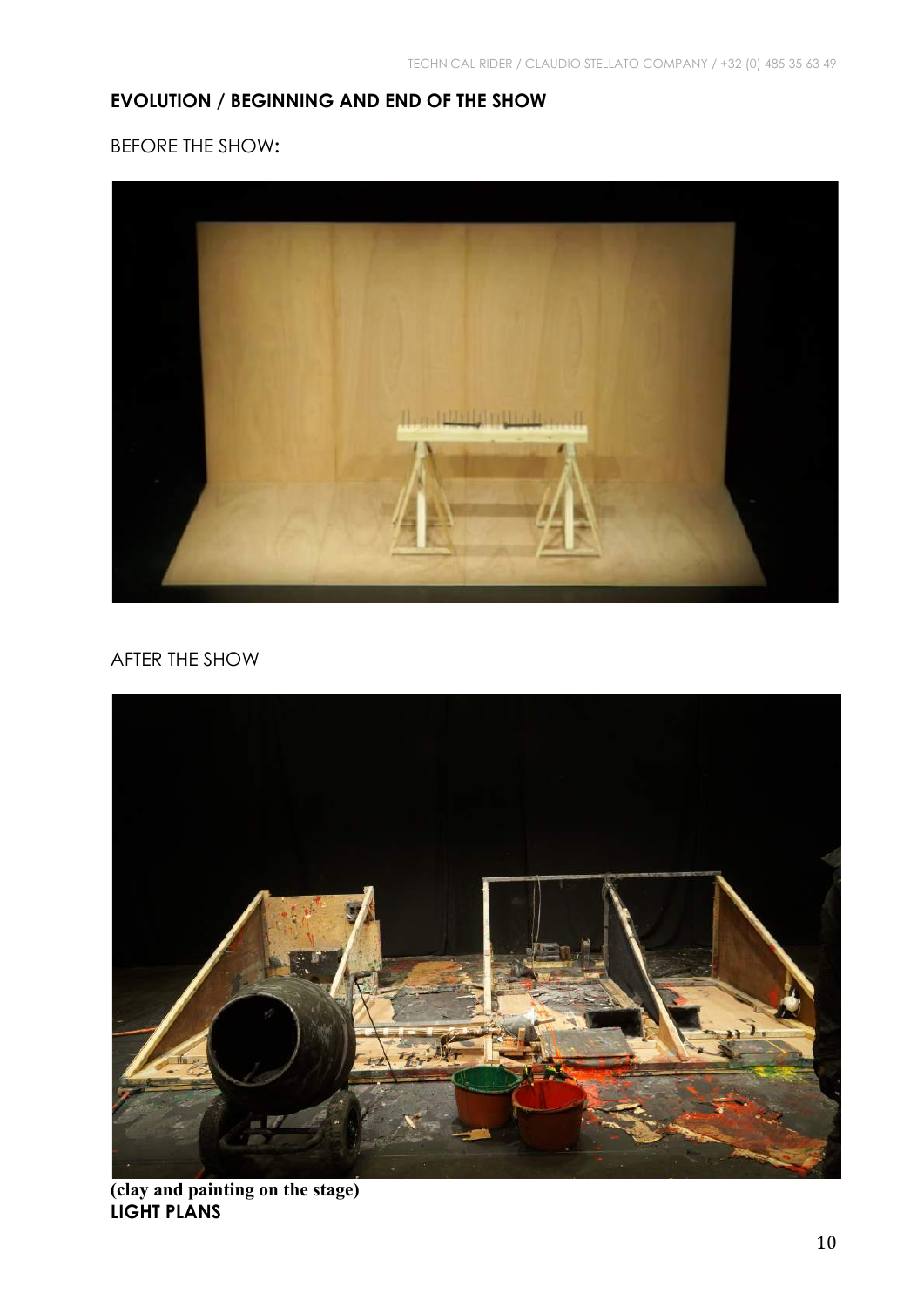



Scale 1/100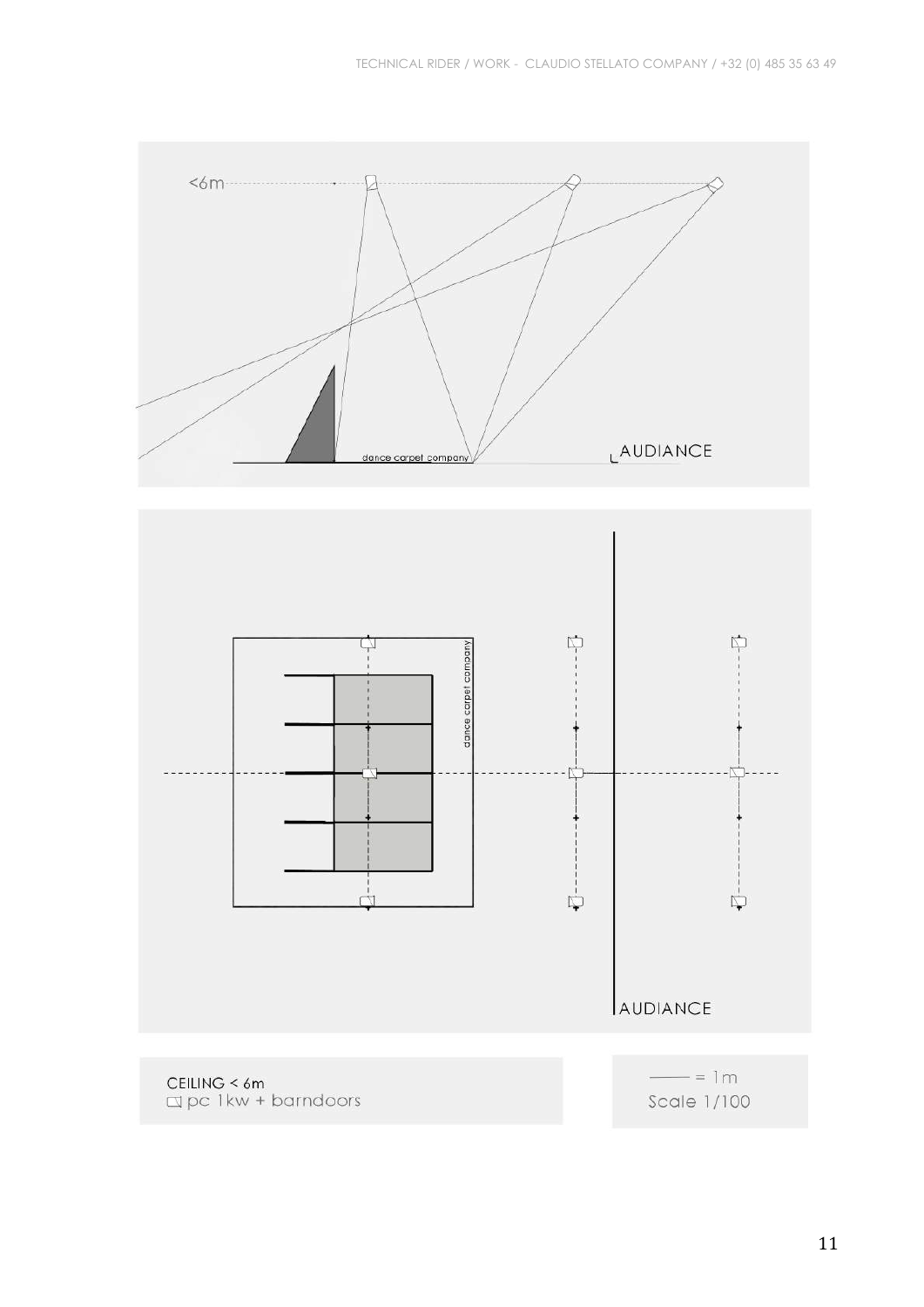



 $\Box$  pc 1kw + barndoors

Scale 1/100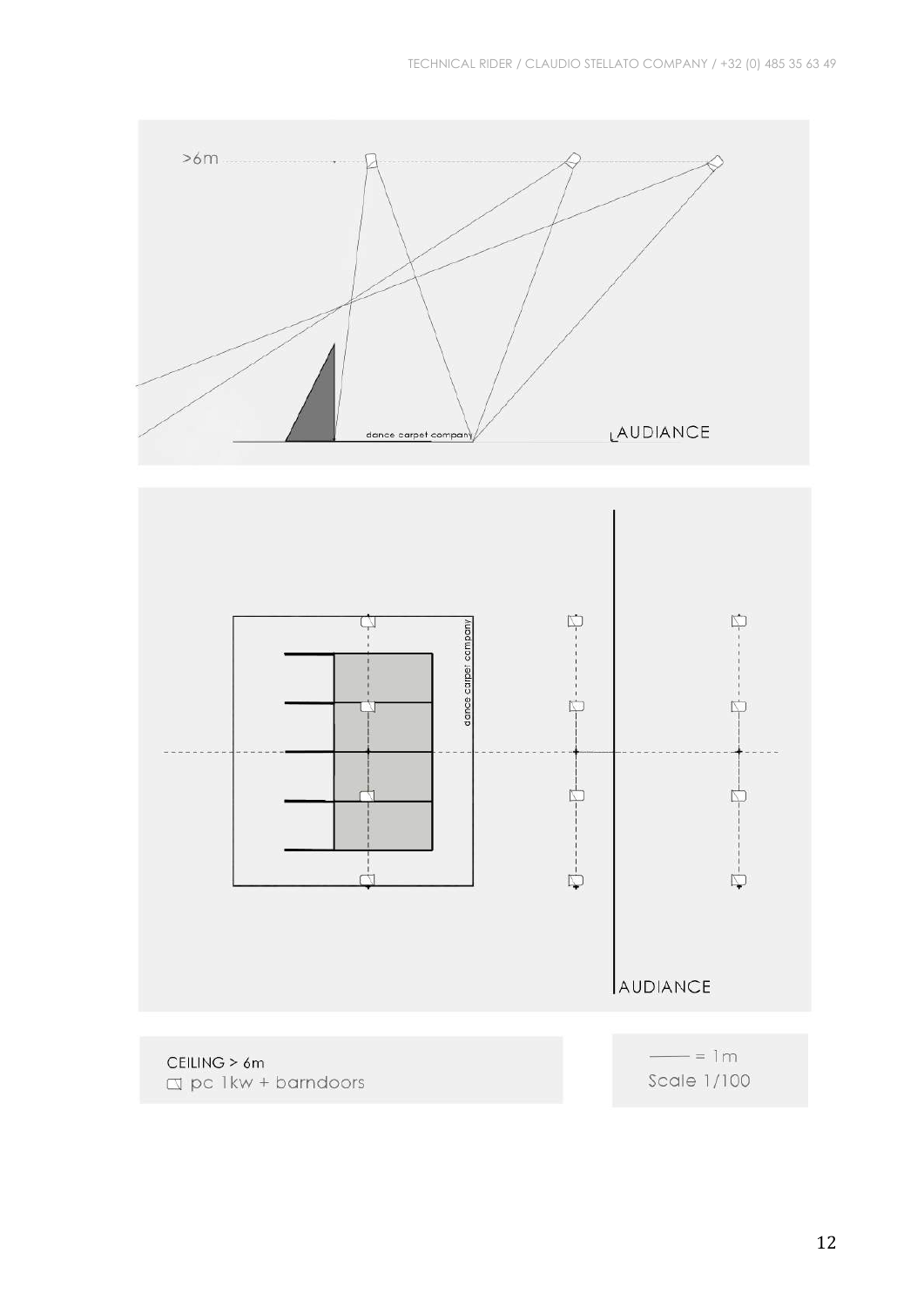### **CHARACTER COVERED BY GLUCOSE RICE**

Dressing room, shower, the costume on stage, rice.



**WET VACUUM CLEANER** 

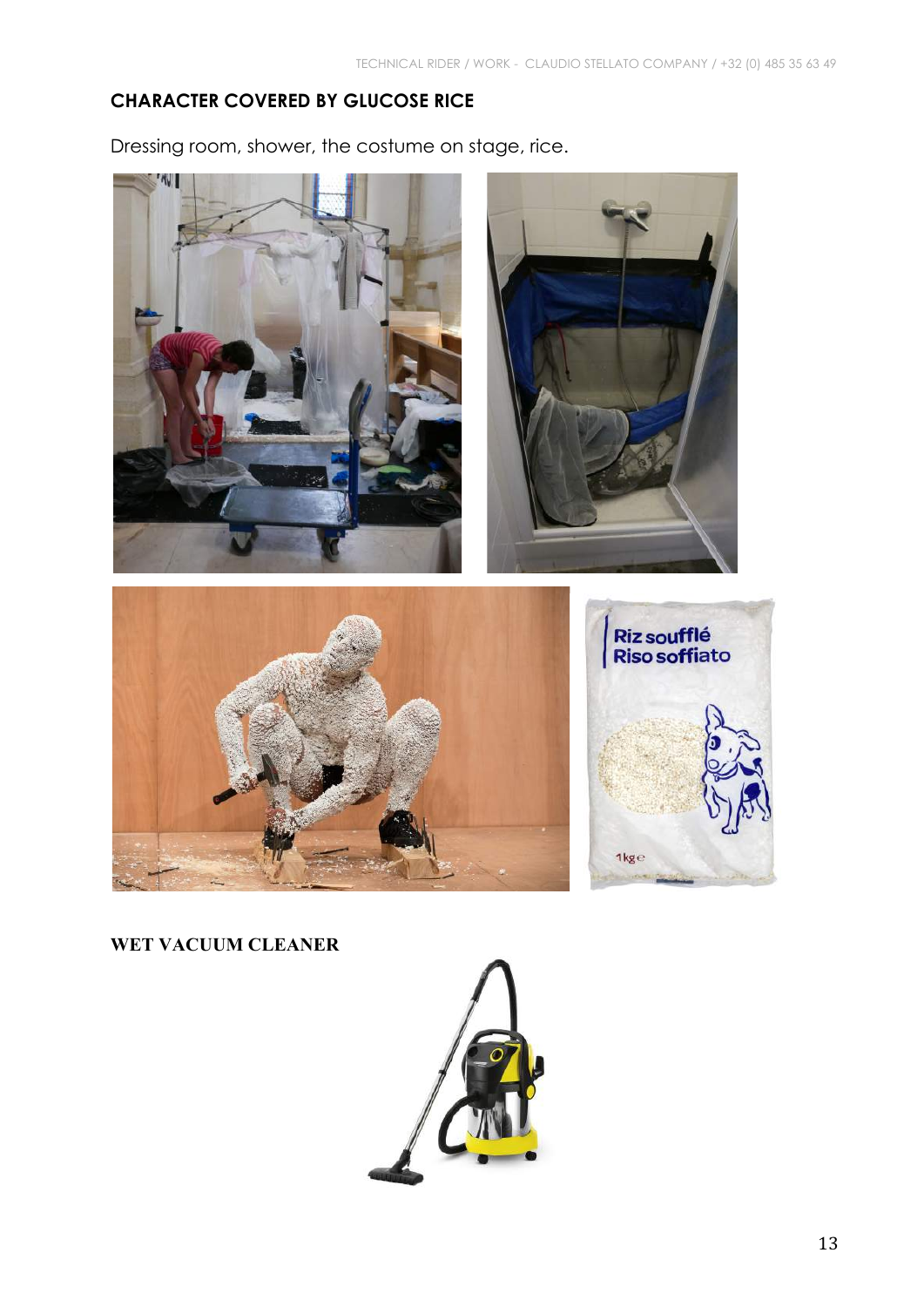### **PRATICABLE TYPE FOR SETUP**



### **CLEANING WITH KARCHER**